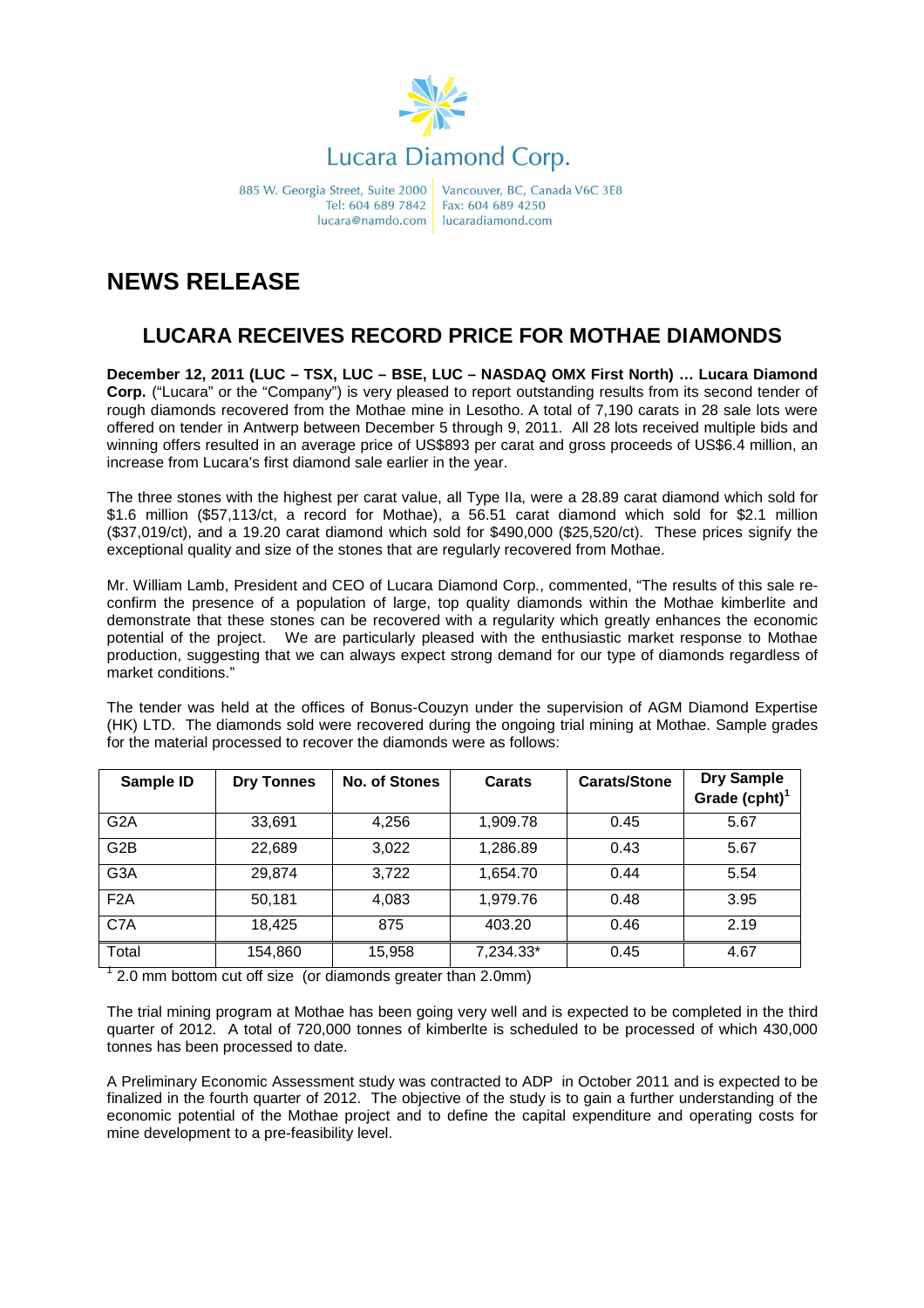A core drilling program of approximately 6,100 metres commenced in November 2011 and is anticipated to be completed in the second quarter of 2012. The objective of the drill program is to define the internal geology of the Mothae kimberlite and extend the currently defined kimberlite volume from a depth of 200 metres to 320 metres.

In the addition, the Company is pleased to announce the appointment of Ms. Jennifer Lecour as Corporate Secretary of Lucara effective December 1, 2011. Jennifer is a lawyer with more than 15 years experience in both the corporate and not-for-profit sector. Jennifer holds both a law degree and degree in psychology from Queen's University. She is also a graduate of the Queen's Executive Leadership Program and a member of the Institute of Corporate Directors.

## **About Lucara**

Lucara is a well positioned emerging new diamond producer. The Company has an experienced board and management team with years of diamond development expertise. The Company's two key assets are the Karowe diamond mine in Botswana and the Mothae diamond mine in Lesotho. The 100% owned Karowe Mine is in the construction stage with mine commissioning scheduled to commence in the first quarter of 2012. The 75% owned Mothae mine is currently in the trial mining stage. Both Mothae and Karowe are large scale assets with tonnage and throughput upside; diamond values from both could significantly increase with the continued recovery of Type IIA and large stones.

Mr. Anthony George, P. Eng., a mining engineer and Lucara's V.P. Development, is the Company's Qualified Person pursuant to NI 43-101 and has reviewed and approved the contents of this news release.

\* Difference between sold carat weight and recovered carat weight is attributed to losses in the acidization process.

On Behalf of the Board,

William Lamb President and CEO

Forward Looking Statements: This document contains statements about expected or anticipated future events and financial results of Lucara that are forward-looking in nature and are based on Lucara's current expectations, estimates and projections. This forward-looking information is subject to certain risks and uncertainties, such as legal and political risk, civil unrest, general economic, market and business conditions, the regulatory process and actions, technical issues, new legislation, competitive and general economic factors and conditions, the uncertainties resulting from potential delays or changes in plans, the occurrence of unexpected events and management's capacity to execute and implement its future plans. The actual results, activities, performance or achievements of Lucara may differ materially from those projected by management. A discussion of factors that may affect Lucara's actual results, performance, achievements or financial position is contained in the filings by Lucara with the Canadian provincial securities regulatory authorities on the system for electronic document analysis and retrieval ("SEDAR") at www.sedar.com.

E. Öhman J:or Fondkommission AB (Pareto Ohman), part of the Pareto Securities group, is Lucara's Certified Adviser on NASDAQ OMX First North.